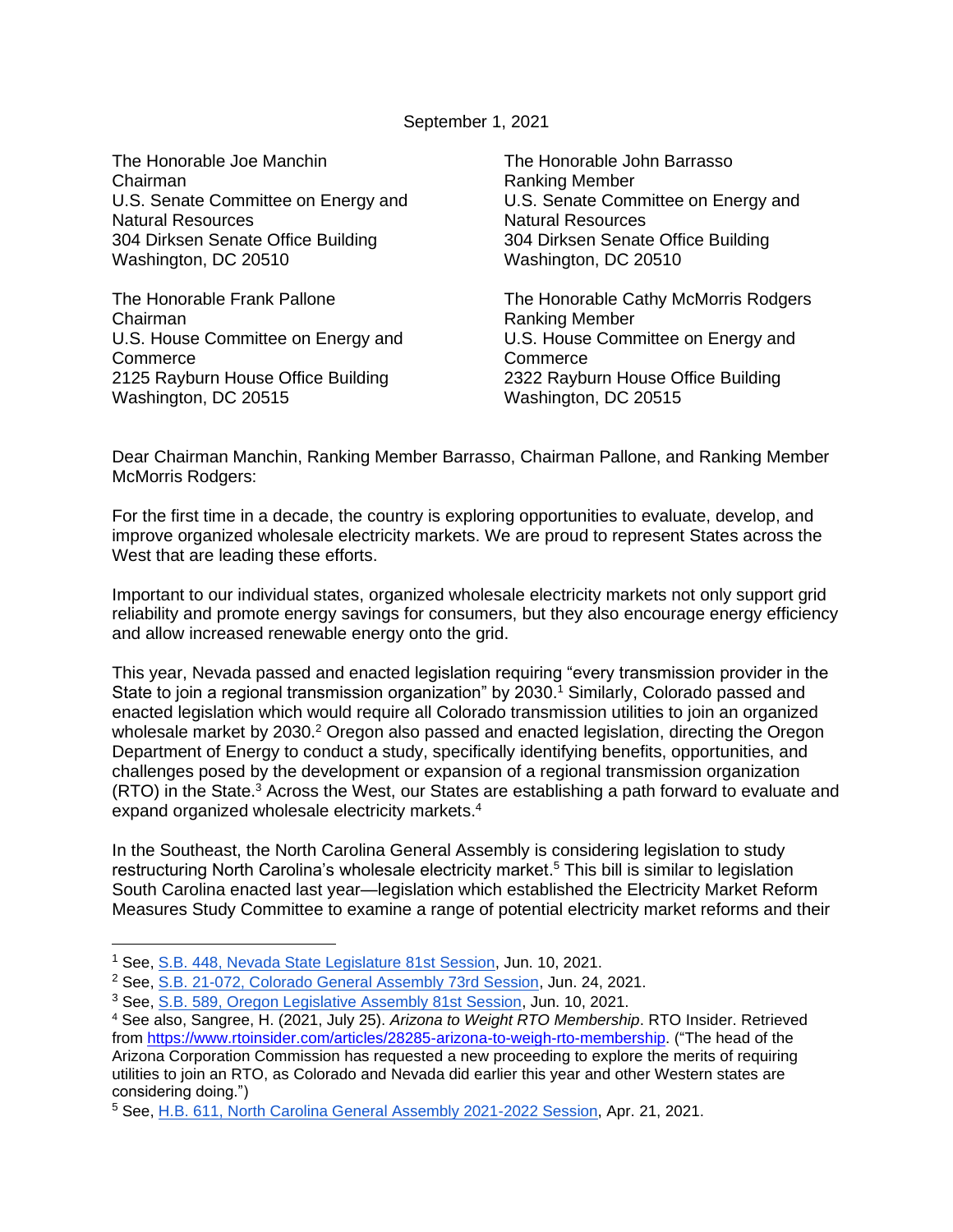benefit to South Carolina's ratepayers.<sup>6</sup>

Simultaneously, both Congress and the Biden Administration are advancing bipartisan policies to spur infrastructure development, promote clean energy, and decrease emissions, including "achieving 100 percent carbon-free electricity by 2035."<sup>7</sup>

As our States lead the way, exploring options to evaluate, develop, and improve organized wholesale electricity markets, we look forward to working with the U.S. Department of Energy's Office of Electricity (DOE-OE), as they "work to ensure that the Nation's energy system is secure, resilient, and reliable", specifically working "to develop new technologies to improve the infrastructure that brings electricity into our homes, offices, and factories, and the federal and state electricity policies and programs that shape electricity system planning and operations."<sup>8</sup> Moreover, as we seek to evaluate, develop, and improve organized wholesale electricity markets in regions of the country where historically they do not exist, we also look forward to collaborating with the DOE-OE, given their tools and expertise, specifically grid, economic, and emission modeling.

Our States are actively exploring opportunities to evaluate, develop, and improve organized wholesale electricity markets. As such, we want to collaborate with our federal partners, both in Congress and the Executive branch, to advance markets and develop needed infrastructure.

As we build a better system, powering our economy into the future, we stand ready to work with you.

Sincerely,

Chris Hansen Don Coram State Senator – District 31 State Senator – District 6 Colorado Colorado

Chris Brooks Dallas Harris Nevada Nevada

aran

State Senator – District 3 State Senator – District 11

<sup>6</sup> See, [H.B. 4940, South Carolina General Assembly 123rd Session,](https://www.scstatehouse.gov/sess123_2019-2020/bills/4940.htm) Sep. 29, 2020.

<sup>&</sup>lt;sup>7</sup> See, [Fact Sheet: The American Jobs Plan.](https://www.whitehouse.gov/briefing-room/statements-releases/2021/03/31/fact-sheet-the-american-jobs-plan/)

<sup>8</sup> See, [U.S. Department of Energy, Office of Electricity.](https://www.energy.gov/oe/about-office-electricity)